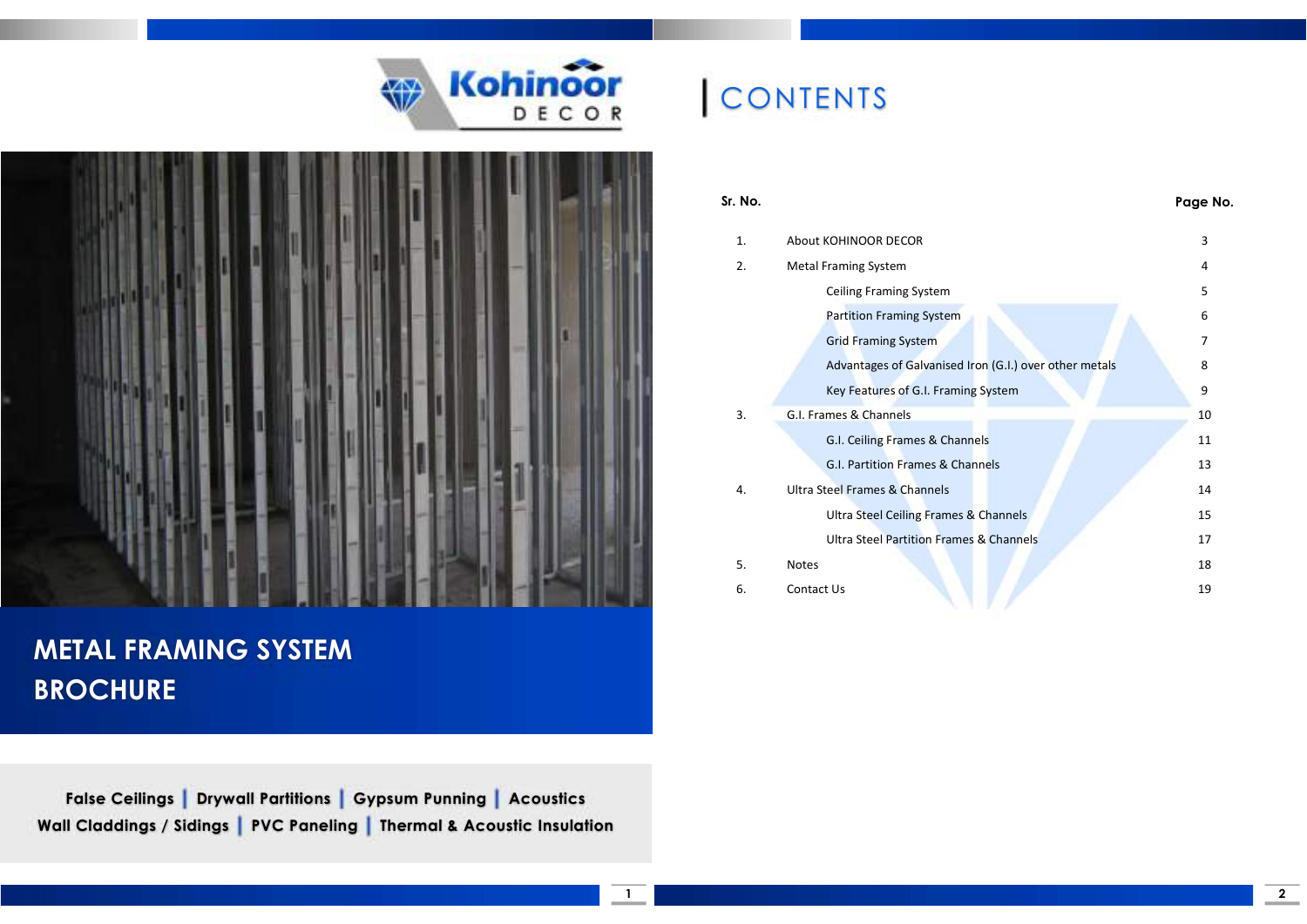# About KOHINOOR DECOR

### Who we are?

Incorporated int the year 1998, we 'Kohinoor Decor' are a sole proprietorship-based firm engaged as the foremost wholesale supplier and service provider for Interior designing and False Ceiling Products (Gypsum Plaster, Plaster of Paris, Gypsum Boards, P.O.P. Sheets, Metal Framing Accessories – G.I. Ceiling Sections, Aluminium Ceiling Tiles, Metal Ceiling Tiles, PVC Panels) and False Ceiling Services. Our products are high in demand due to their premium quality and affordable prices. Furthermore, we ensure to timely deliver these products to our clients, through this we have gained a huge client's base in the market. Under the direction of our mentor 'Mr. Mohd. Ilyas Sheikh (Proprietor)', we have been able to achieve a reputed name in the industry.

We, at Kohinoor Decor, one of the most recognized and leading manufacturing and trading firms in Nagpur, provide you with different types of Interior Designing, Gypsum False Ceiling (Residential/ Commercial), Installations, Maintenance or repairing at a professional rate of prescribed designs.

Our business is generally known for its next level ceiling designs, their resistance to extreme weather conditions, ease of services provided and skilled installations by workers.

We also take part in trading all varieties of ceiling products (Gypsum Powder, Gypsum Boards, Ceiling Tiles, Ceiling Sections, Gypsum and Plaster of Paris sheets) at a much cost-effective rate.

### METAL FRAMING SYSTEM



Metal Framings are an integral part of the drywall or ceiling system and serve as a backbone for them. A drywall or false ceiling system has a strong spine of GI or Ultra Steel metal framework with plasterboard as its face. The metal framework gives the system its strength, long life and enhanced performance. Any compromise on the quality of the metal components can lead to permanent system failure. They are responsible for taking the load of the system on them and a good quality metal framing will ensure that the drywalls and partitions are long lasting.

The metal framing is protected with Zn coating or Alu-Zinc coating of various thicknesses. It's important to check the coating thickness before deciding to buy metal framing. If we opt for branded metal framings, then we ensure that our metal frames are coated with proper Zinc or Alu-Zinc coating so that they provide superior corrosion protection and last long.

### From our Executive Owner,

With my 25 years of experience in this stream of interior designing, false ceiling contracts and all related Gypsum works, I have been able to recognize every bit of trading and supplying every commodity in this scenario.

Our business usually deals with better customer satisfaction with every ease of better execution of the work. Our executing staff never fails to perform their tasks regardless of the direction they have been given.

Mohd. Ilyas Sheikh Owner and Founder at Kohinoor Decor, Nagpur



4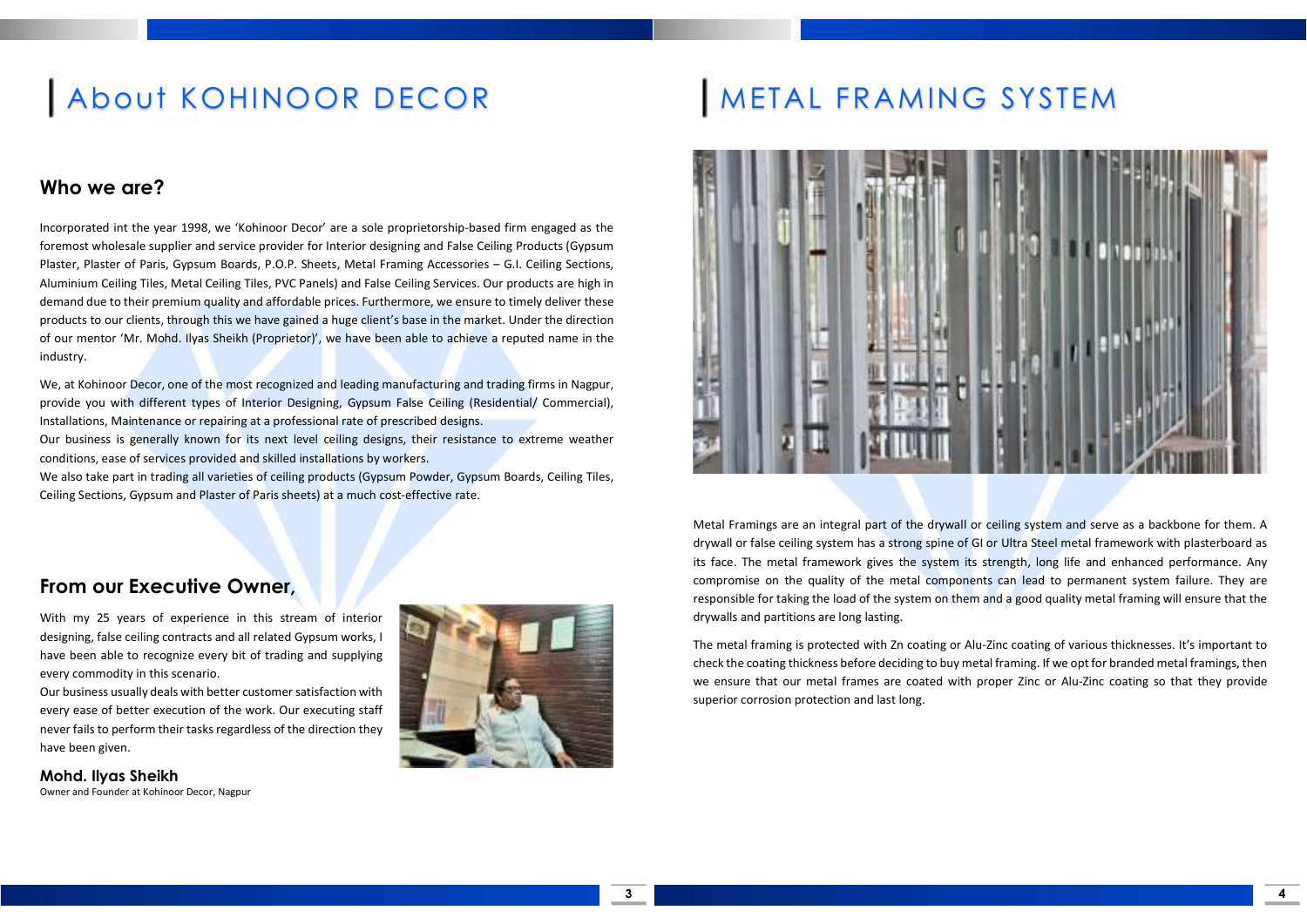### **Ceiling** Framing System





We offer a comprehensive metal ceiling framing system and accessories range to meet the challenges of modern day construction. Our range of metal framing provide basic support, strength and integrity to the false ceilings.



We provide metal partition profiles that are produced with an innovative & Patent applied Serration process which produces a unique serrated pattern across the surface of the material which results into increased surface area, doubled surface thickness, stronger surface due to work hardening and increased load carrying capacity.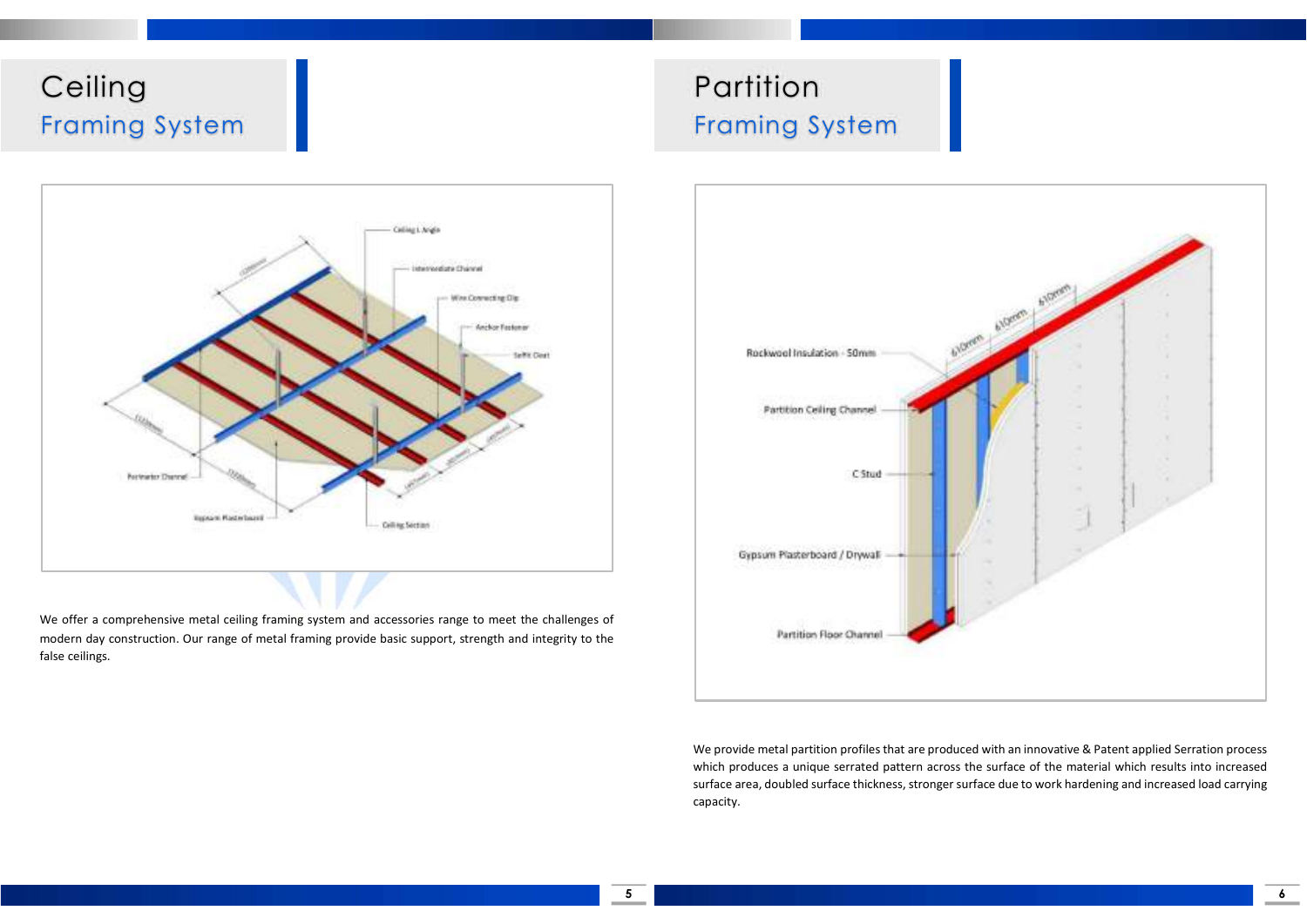### Grid Framing System

# Collins Tile **Self & Clear & Anchor Tustors** Vain T-Length 3000mm Own T - Imagh 600mm **MAR Are** Own T-Jangth 1208nm

T-Grids help support to achieve desired final look with varied range of sizes, patterns & edge profiles. Post Installation maintenance friendly & Easy Servicing are the key highlights of T-Grids components & the entire Grid Framing System.

### Advantages of Galvanised Iron (G.I.) over other metals



- ► Higher density: Higher strength & Higher screw retention Higher Young's modulus: better stiffness
- ► Lower the thermal conductivity, Higher melting point; better fire rating
- ► GI is stiffer and has lower malleability than Al, hence has better screw retention & cyclic loading.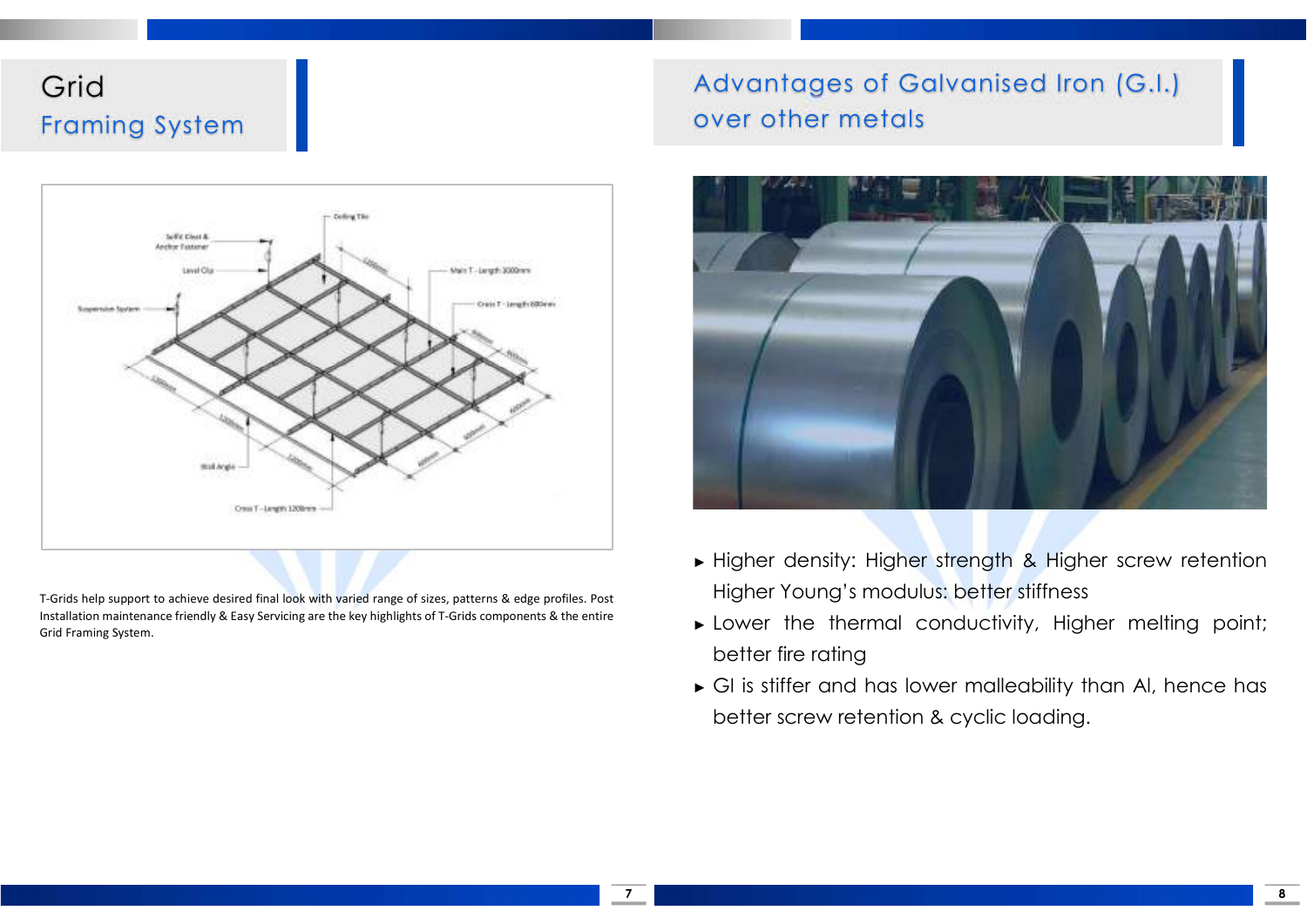### Key Features of G.I. Framing System



Fire Safety Fire performance of framing system depends upon stability and integrity.



### Technical Excellence

More stable despite of its self-weight, load and impact



Acoustic Comfort 4 to 5 times more sound proof and aesthetic



More professional designs by trained workers

# G.I. FRAMES & CHANNELS



All Galvanised Iron (G.I.) Ceiling and Partition Frames and Channels are with Al-Zn coating of 150 gsm which provides superior corrosion resistance. Detailed working on each bend and curve of sections to achieve error free manufacturing, and desired performance.

G.I. frames is made of special high-performance steel that undergoes stringent quality checks and controls to ensure correct and consistent base material for further profiling. The steel comes in rolled coils to maintain the proper thickness throughout its length. Quality checks ensure correct selection of material for strength and corrosion resistance. The steel sheet is work-hardened by passing it through a teethed roller with a patented serration design which gives a typical unique serration pattern on the surface.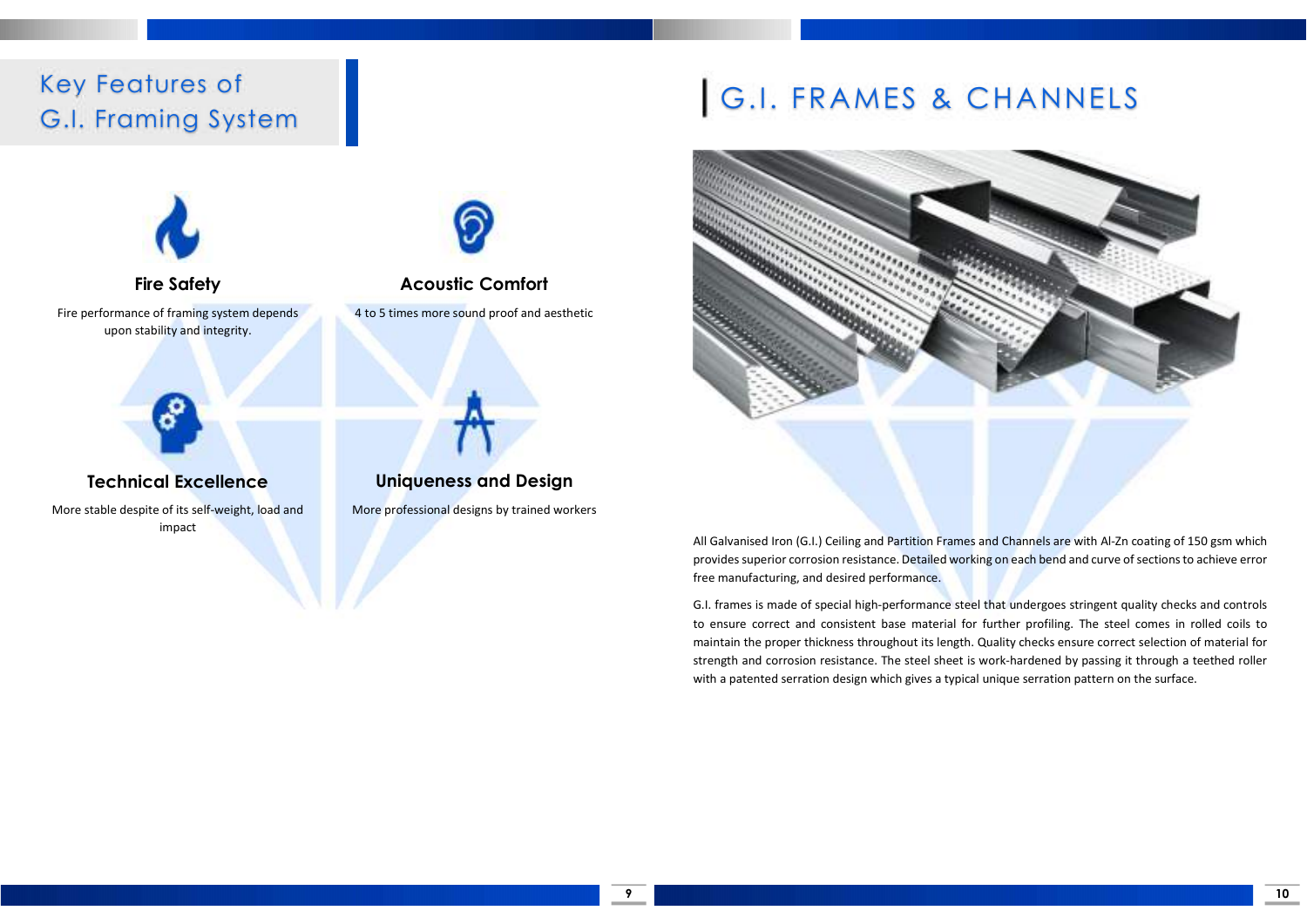### G.I. Ceiling Frames & Channels

#### G.I. Ceiling Framing System



### Perimeter Channel

| Material<br>Galvanized Iron (G.I.)                            |
|---------------------------------------------------------------|
| <b>Manufacturing Technique</b><br><b>Roll Formed</b>          |
| Weight (gms)<br>500   600   700   800                         |
| 8 ft   12 ft<br>Length                                        |
| <b>Base Metal Thickness (mm)</b><br>$0.5 \mid 0.8$            |
| 20 x 28 x 30 x 2440<br>Dimensions (mm)<br>20 x 28 x 30 x 3660 |





#### Ceiling Section / Furring Channel

| Galvanized Iron (G.I.)                     |
|--------------------------------------------|
| <b>Roll Formed</b>                         |
| 500   600   700   800                      |
| 8 ft   12 ft                               |
| $0.5 \mid 0.8$                             |
| 80 x 26 x 51 x 2440<br>80 x 26 x 51 x 3660 |
|                                            |

The main supporting section to fix plasterboard



To provide suspensions from the structural soffit



| <b>Intermediate Channel</b> |
|-----------------------------|
|-----------------------------|

| <b>Material</b>                  | Galvanized Iron (G.I.)                     |
|----------------------------------|--------------------------------------------|
| <b>Manufacturing Technique</b>   | Roll Formed                                |
| Weight (gms)                     | 500   600   700   800                      |
| Length                           | 8 ft   12 ft                               |
| <b>Base Metal Thickness (mm)</b> | $0.5 \mid 0.8$                             |
| Dimensions (mm)                  | 15 x 45 x 15 x 2440<br>15 x 45 x 15 x 3660 |

Primary section to support the ceiling section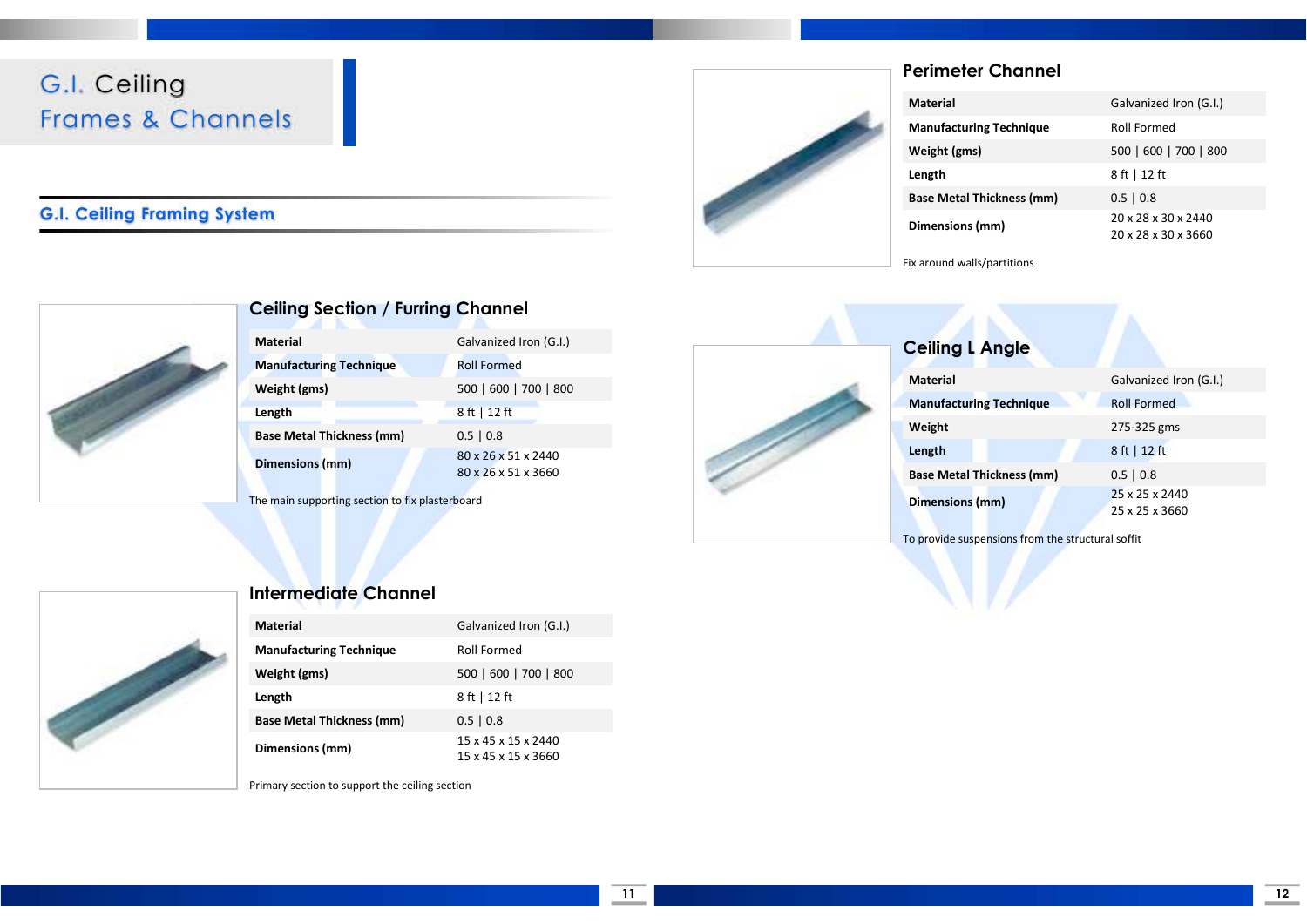### G.I. Partition Frames & Channels

#### G.I. Partition Framing System



#### Floor & Ceiling Channel

| <b>Material</b>                  | Galvanized Iron (G.I.)                     |
|----------------------------------|--------------------------------------------|
| <b>Manufacturing Technique</b>   | <b>Roll Formed</b>                         |
| Weight (gms)                     | 700   800                                  |
| Length                           | $12$ ft                                    |
| <b>Base Metal Thickness (mm)</b> | $0.5 \mid 0.8$                             |
| Dimensions (mm)                  | 50 x 32 x 32 x 3660<br>72 x 32 x 32 x 3660 |

Fixed to floor and ceiling for securing wall studs



#### C-Stud

| <b>Material</b>                  | Galvanized Iron (G.I.)                     |
|----------------------------------|--------------------------------------------|
| <b>Manufacturing Technique</b>   | Roll Formed                                |
| Weight (gms)                     | 700   800                                  |
| Length                           | $12$ ft                                    |
| <b>Base Metal Thickness (mm)</b> | $0.5 \mid 0.8$                             |
| Dimensions (mm)                  | 50 x 34 x 36 x 3660<br>72 x 34 x 36 x 3660 |

Used as the vertical support in wall framing

# ULTRA STEEL FRAMES & CHANNELS



Ultra Steel is manufactured through a cold rolled pre-forming process that locally work-hardens the base material, and provides great strength to the false ceiling and drywall systems. Detailed working on each bend and curve of sections to achieve error free manufacturing, and desired performance.

Ultra Steel Frames are made of special high-performance steel that undergoes stringent quality checks and controls to ensure correct and consistent base material for further profiling. The steel comes in rolled coils to maintain the proper thickness throughout its length. Quality checks ensure correct selection of material for strength and corrosion resistance. The steel sheet is work-hardened by passing it through a teethed roller with a patented design from Hadley which gives a typical unique knurling pattern on the surface.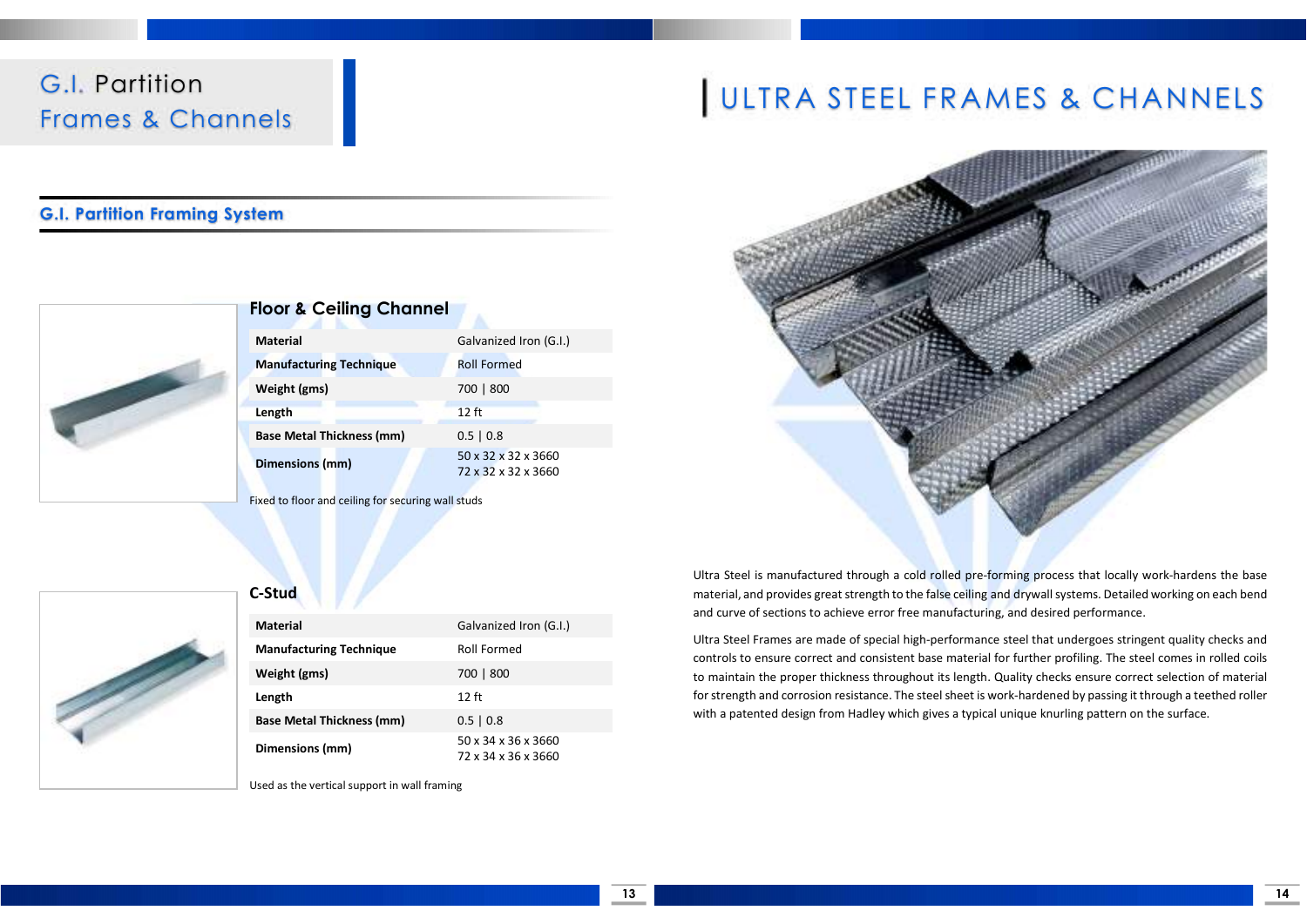### Ultra Steel Ceiling Frames & Channels

#### Ultra Steel Ceiling Framing System



### Perimeter Channel

| <b>Material</b>                  | Ultra Steel         |
|----------------------------------|---------------------|
| <b>Manufacturing Technique</b>   | Roll Formed         |
| Weight                           | $0.9 - 1.3$ kg      |
| Length                           | $12$ ft             |
| <b>Base Metal Thickness (mm)</b> | $0.5 \mid 0.8$      |
| Dimensions (mm)                  | 20 x 28 x 30 x 3660 |





#### Ceiling Section / Furring Channel

| <b>Material</b>                  | Ultra Steel         |
|----------------------------------|---------------------|
| <b>Manufacturing Technique</b>   | <b>Roll Formed</b>  |
| Weight                           | $1 - 1.5$ kg        |
| Length                           | $12$ ft             |
| <b>Base Metal Thickness (mm)</b> | $0.5 \mid 0.8$      |
| Dimensions (mm)                  | 80 x 26 x 51 x 3660 |

The main supporting section to fix plasterboard



| <b>Ceiling L Angle</b>         |                    |
|--------------------------------|--------------------|
| <b>Material</b>                | Ultra Steel        |
| <b>Manufacturing Technique</b> | <b>Roll Formed</b> |
| Weight                         | $0.5 - 0.9$ kg     |

Base Metal Thickness (mm) 0.5 | 0.8 Dimensions (mm) 25 x 25 x 3660

To provide suspensions from the structural soffit

**Length** 12 ft **12 ft** 

#### Intermediate Channel

| <b>Material</b>                  | Ultra Steel         |
|----------------------------------|---------------------|
| <b>Manufacturing Technique</b>   | Roll Formed         |
| Weight                           | $0.9 - 1.5$ kg      |
| Length                           | 12 ft               |
| <b>Base Metal Thickness (mm)</b> | $0.5 \mid 0.8$      |
| Dimensions (mm)                  | 15 x 45 x 15 x 3660 |

Primary section to support the ceiling section

15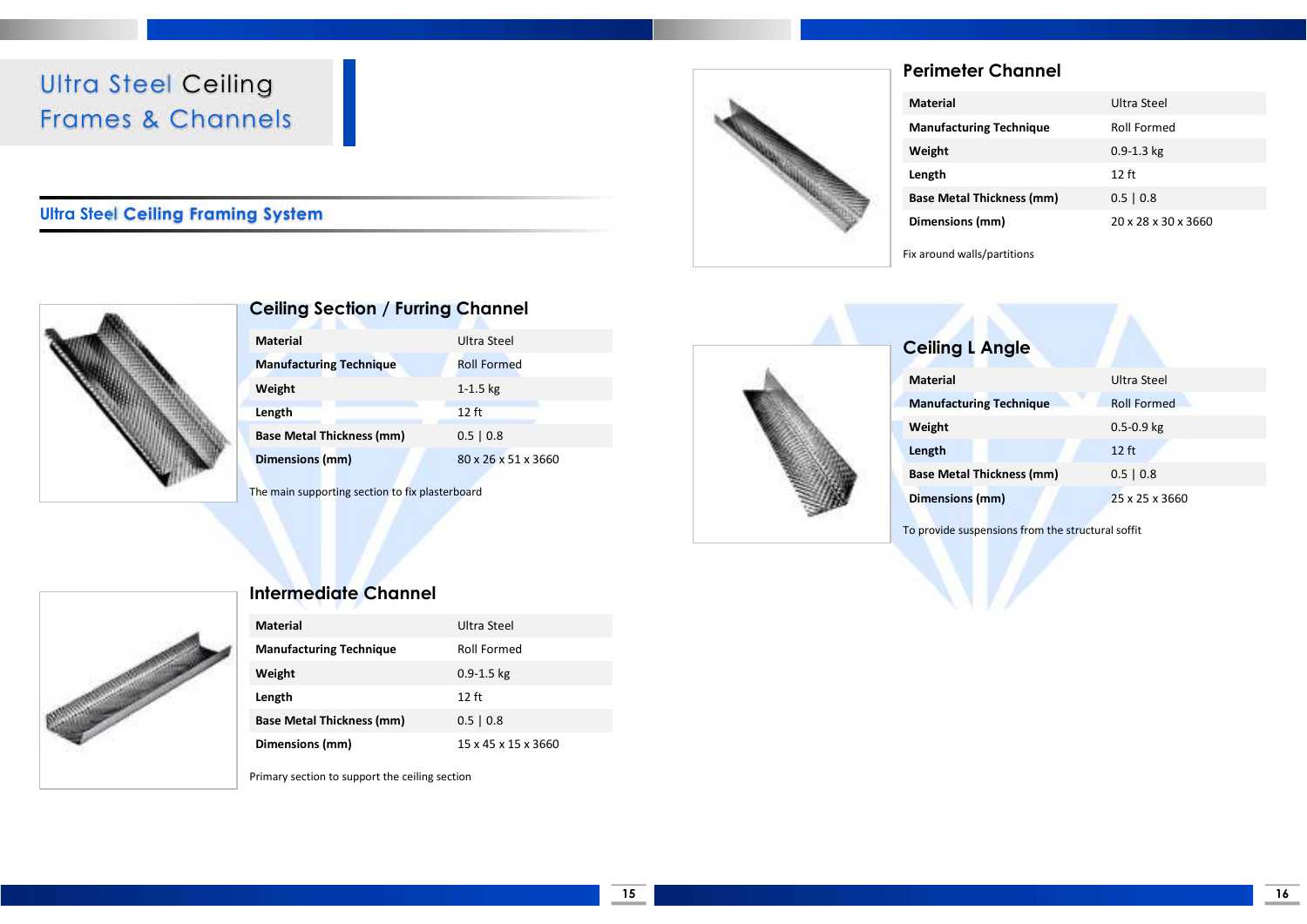### Ultra Steel Partition Frames & Channels



#### Ultra Steel Partition Framing System



### Floor & Ceiling Channel

| <b>Material</b>                  | Ultra Steel         |
|----------------------------------|---------------------|
| <b>Manufacturing Technique</b>   | <b>Roll Formed</b>  |
| Weight                           | $1 - 1.5$ kg        |
| Length                           | $12$ ft             |
| <b>Base Metal Thickness (mm)</b> | $0.5 \mid 0.8$      |
| Dimensions (mm)                  | 72 x 32 x 32 x 3660 |
|                                  |                     |

Fixed to floor and ceiling for securing wall studs



### C Stud

| <b>Material</b>                  | Ultra Steel         |
|----------------------------------|---------------------|
| <b>Manufacturing Technique</b>   | Roll Formed         |
| Weight                           | $1 - 1.5$ kg        |
| Length                           | $12$ ft             |
| <b>Base Metal Thickness (mm)</b> | $0.5 \mid 0.8$      |
| Dimensions (mm)                  | 72 x 34 x 36 x 3660 |

Used as the vertical support in wall framing